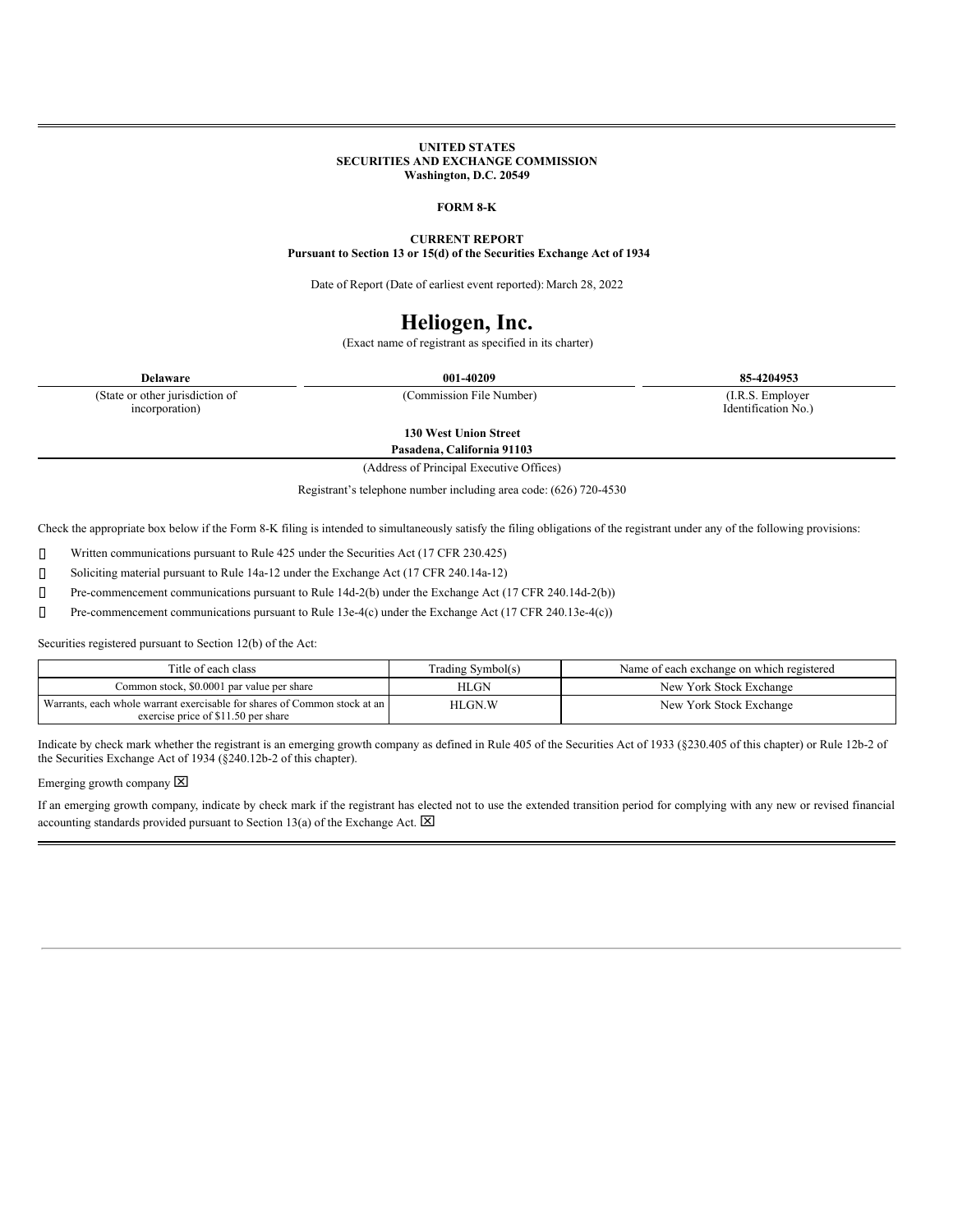## **Item 2.02 Results of Operations and Financial Condition.**

On March 28, 2022, Heliogen, Inc. (the "Company") issued a press release announcing information regarding its results of operations and financial condition for the year ended December 31, 2021, which is attached hereto as Exhibit 99.1 and is incorporated herein by reference.

The information in Items 2.02 and 7.01 of this Current Report on Form 8-K ("Current Report") and Exhibit 99.1 attached hereto is being "furnished" and shall not be deemed "filed" for purposes of Section 18 of the Securities Exchange Act of 1934, as amended (the "Exchange Act"), or otherwise subject to the liabilities of that Section, nor shall it be deemed incorporated by reference into any filing under the Securities Act of 1933, as amended, or the Exchange Act, unless specifically identified therein as being incorporated by reference.

## **Item 7.01 Regulation FD Disclosure.**

The information set forth under Item 2.02 is incorporated by reference as if fully set forth herein.

# **Item 9.01. Financial Statements and Exhibits.**

| (d) Exhibits.         |                                                                              |
|-----------------------|------------------------------------------------------------------------------|
| <b>Exhibit Number</b> | <b>Description</b>                                                           |
| 99.1                  | Press Release of Heliogen, Inc. dated March 28, 2022                         |
| 104                   | Cover Page Interactive Data File (embedded within the Inline XBRL document). |

# **SIGNATURE**

Pursuant to the requirements of the Securities Exchange Act of 1934, the registrant has duly caused this report to be signed on its behalf by the undersigned thereunto duly authorized.

## **Heliogen, Inc.**

/s/ Christiana Obiaya

Dated: March 28, 2022 **Chief Financial Officer**

**Christiana Obiaya**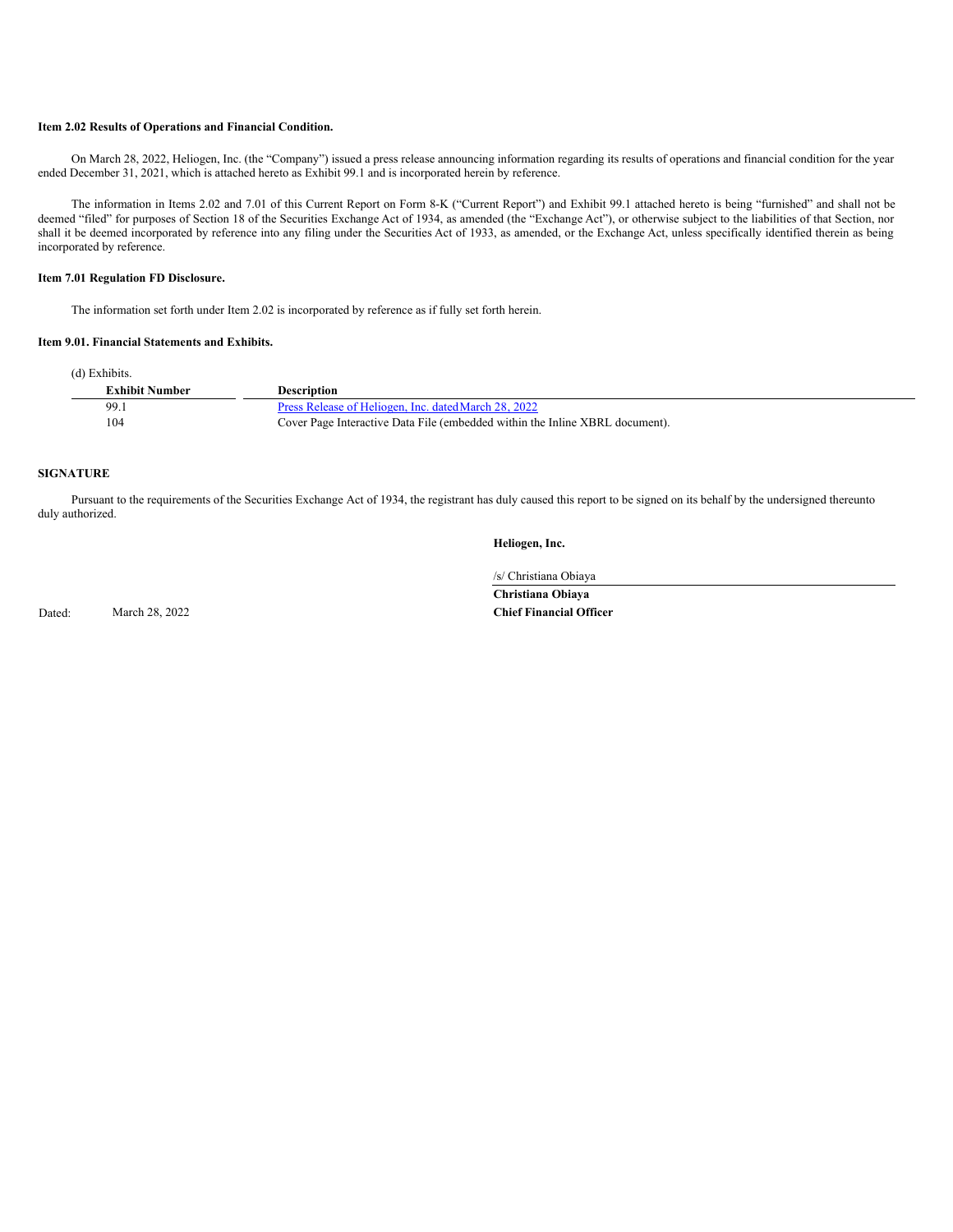# **Heliogen, Inc. Announces Full Year 2021 Financial and Operational Results**

**PASADENA, CA, March 28, 2022** – Heliogen, Inc. ("Heliogen" or the "Company") (NYSE: HLGN), a leading provider of AI-enabled concentrated solar energy, today announced full year 2021 financial and operational results.

# **Full-Year 2021 Highlights**

- Finalized \$39 million U.S. Department of Energy award for deployment of AI-enabled concentrated solar technology
- Completed first field test of autonomous robots designed to reduce installation and maintenance costs
- Announced start of equipment procurement for first commercial-scale facility collaboration with Woodside Energy to deploy Heliogen's power technology
- Held successful demonstration of green hydrogen production using the Company's core concentrated solar technology in partnership with Bloom Energy<br>Closed business combination with Athena Technology Acquisition Corp. ("Athe
- 

## **Recent Highlights**

- Began site preparation and setup for first full-scale manufacturing facility in Long Beach, California
- Awarded exclusive lease rights to Brenda Solar Energy Zone by the U.S. Bureau of Land Management for the purposes of green hydrogen production

#### **Executive Commentary**

"Our mission is bold but simple," said Bill Gross, Founder and Chief Executive Officer of Heliogen. "We aim to decarbonize heavy industry, using artificial intelligence, scalable, repeatable manufacturing techniques, and the power of the sun. Our patented closed-loop tracking system for our mirrors will allow us to generate temperatures up to 1,000 degrees Celsius, and efficiently store that heat to create industrial process steam, power and green hydrogen – without the intermittency problems of other renewable energy sources."

# **Heliogen Progress in 2021 Continues into 2022**

During 2021, Heliogen launched negotiations regarding deployment of its AI-enabled solar energy systems, and began engineering work on one of its first commercial scale facilities. The Company also continued to develop its infrastructure and set the foundation for its commercial-scale operations, to support its prospective project pipeline.

"The past year has been transformational in many ways for Heliogen," said Mr. Gross. "We debuted on the New York Stock Exchange at the end of the year and, on the commercial side our company announced commercial relationships with Rio Tinto and Woodside Energy, two of the world's largest resources firms, and partnered with Bloom Energy for the successful demonstration scale production of green hydrogen. We also finalized a cooperative agreement with the Department of Energy for the deployment of our new concentrated solar thermal energy technology. In addition, we expanded our manufacturing and operational capabilities, announcing a successful field test of our ICARUS autonomous robot which we designed with the goal of reducing installation and maintenance costs for our facilities ."

"As you can tell, the team at Heliogen has been busy," continued Gross. "We intend to carry this momentum through 2022 and have already begun the initial work on our Long<br>Beach manufacturing facility, as well as our green our goals, we are excited about what the future holds for Heliogen."

#### **Full-Year 2021 Financial and Operational Results**

For the full year 2021, Heliogen reported total revenue of \$8.8 million, total operating expenses of \$43.9 million and net loss of \$142.2 million. The company's net loss was driven primarily by non-cash, remeasurement impacts of \$93.6 million related to our legacy SAFE instruments and warrants prior to and through the date of closing of the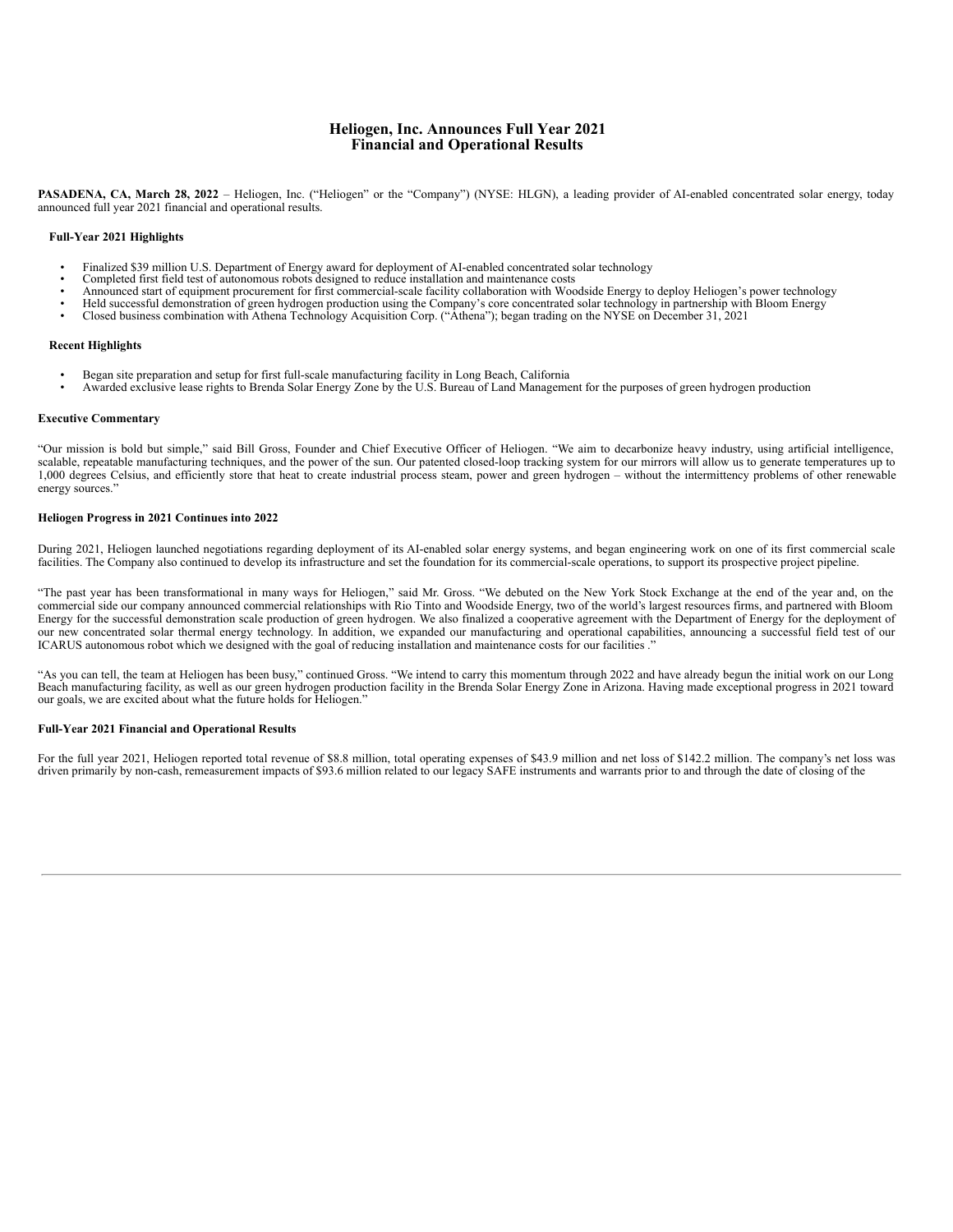business combination with Athena and share-based compensation expense of \$11.4 million. The Company's Adjusted EBITDA, which excludes these and other impacts, was negative \$32.1 million for full year 2021.

As of December 31, 2021, the Company had approximately \$190.1 million in cash and cash equivalents and \$32.3 million of available-for-sale investments, for a total of over \$222.4 million available to fund its future scaling and development efforts. Heliogen currently has no material debt outstanding.

## **2022 Guidance**

For full-year 2022, Heliogen expects to have between two and three modules contracted and is introducing revenue guidance of \$20 - \$25 million. The Company believes this metric of modules contracted is the most useful indicator of the demand for Heliogen's products and technology at this stage in its lifecycle. Over time, it expects these contracts to be converted to revenue as the projects are installed, although there is no assurance as to the time period for such conversion.

#### **Conference Call Information**

The Heliogen management team will host a conference call to discuss its full year 2021 financial results on Tuesday, March 29, 2022, at 8:30 a.m. Eastern Time. The call can be accessed via a live webcast accessible on the Events & Presentations page in the Investor Relations section of Heliogen's website at www.heliogen.com. The call can also be accessed live via telephone by dialing 877-407-0789 (201-689-8562 for international callers) and referencing Heliogen.

An archive of the webcast will also be available shortly after the call on the Investor Relations section of Heliogen's website and will remain available for twelve months.

## **About Heliogen**

Heliogen is a renewable energy technology company focused on eliminating the need for fossil fuels in heavy industry and powering a sustainable future. The company's AIenabled, modular concentrated solar technology aims to cost-effectively deliver near 24/7 carbon-free energy in the form of heat, power, or green hydrogen fuel at scale – for the first time in history. Heliogen was created at Idealab, the leading technology incubator founded by Bill Gross in 1996. For more information about Heliogen, please visit Heliogen.com

# **Use of Non-GAAP Financial Information**

Management uses certain financial measures, including EBITDA and Adjusted EBITDA, to evaluate our financial and operating performance that are calculated and presented on the basis of methodologies other than in accordance with GAAP. We believe these non-GAAP financial measures are useful to investors and analysts to assess our ongoing financial performance because, when reconciled to their most comparable GAAP financial measures, they provide improved comparability between periods through the exclusion of certain items that we believe are not indicative of our core operating performance, enhances the overall understanding of past financial performance and future prospects, and that may obscure our underlying business results and trends. These measures should not be considered a substitute for, or superior to, measures of financial performance prepared in accordance with GAAP, and our calculations thereof may not be comparable to similarly titled measures reported by other companies. Please see the accompanying tables for reconciliations of the following non-GAAP financial measures for Heliogen's current and historical results: EBITDA and Adjusted EBITDA.

## **Forward-Looking Statements**

This press release contains certain forward-looking statements within the meaning of Section 27A of the Securities Act of 1933, as amended, and Section 21E of the Securities Exchange Act of 1934, as amended. Statements that are not historical in nature, including the words "anticipate," "expect," "suggests," "plan," "believe," "intend," "estimates," "targets," "projects," "should," "could," "would," "may," "will," "forecast" and other similar expressions are intended to identify forward-looking statements. These forwardlooking statements include, but are not limited to, statements regarding our guidance for full-year 2022, the development of our manufacturing and green hydrogen production facilities and future growth opportunities. Forward-looking statements are predictions, projections and other statements about future events that are based on current expectations and assumptions and, as a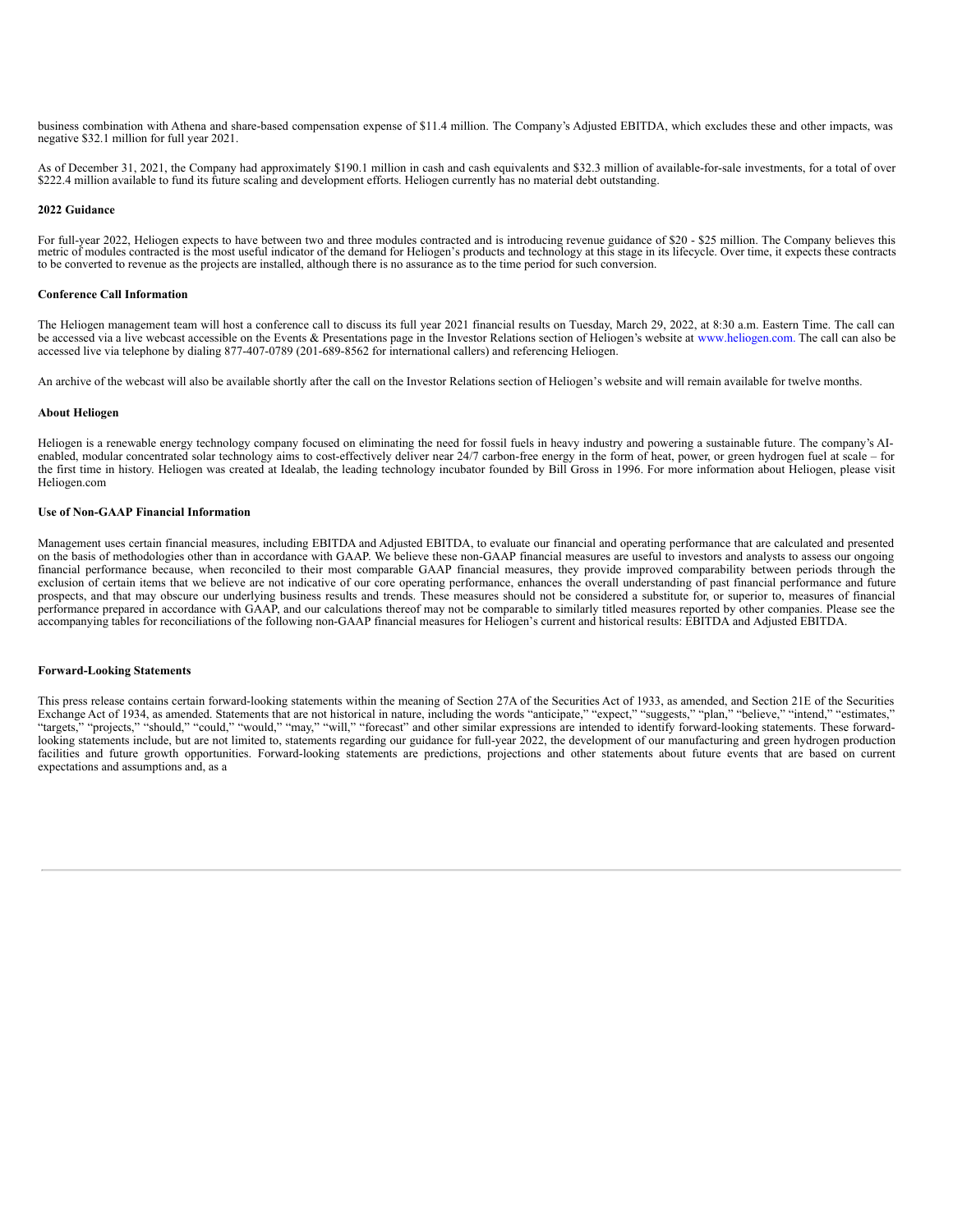<span id="page-4-0"></span>result, are subject to risks and uncertainties. Many factors could cause actual future events to differ materially from the forward-looking statements in this press release, including but not limited to: (i) our financial and business performance, including risk of uncertainty in our financial projections and business metrics and any underlying assumptions thereunder; (ii) our ability to execute our business model, including market acceptance of our planned products and services and achieving sufficient production volumes at acceptable quality levels and prices; (iii) our ability to access sources of capital to finance operations, growth and future capital requirements; (iv) our ability to volumes at acceptable quality levels and pr maintain and enhance our products and brand, and to attract and retain customers; (v) our ability to scale in a cost-effective manner; (vi) changes in applicable laws or regulations; (vii) the ongoing impacts of the COVID-19 pandemic and the potential impacts of Russia's invasion of Ukraine on our business; (viii) developments and projections relating to our competitors and industry; (ix) our ability to access sources of capital to finance operations, growth and future capital requirements; and (x) our ability to protect our intellectual property. You should carefully consider the foregoing factors and the other risks and uncertainties described in the "Risk Factors" section in the prospectus filed with the SEC pursuant to Rule 424(b), dated December 3, 2021 and in our Annual Report on Form 10-K that will be filed for the annual period ended December 31, 2021 and other documents filed by the Company from time to time with the SEC. These filings identify and address other important risks and uncertainties that could cause actual events and results to differ materially from those contained in the forward-looking statements. Forward-looking statements speak only as of the date they are made. Readers are cautioned not to put undue reliance on forward-looking statements, and Heliogen assumes no obligation and does not intend to update or revise these forward-looking statements, whether as a result of new information, future events, or otherwise.

**Heliogen Media Contact:** Cory Ziskind ICR, Inc. HeliogenPR@icrinc.com

**Heliogen Investor Contact** Caldwell Bailey ICR, Inc. HeliogenIR@icrinc.com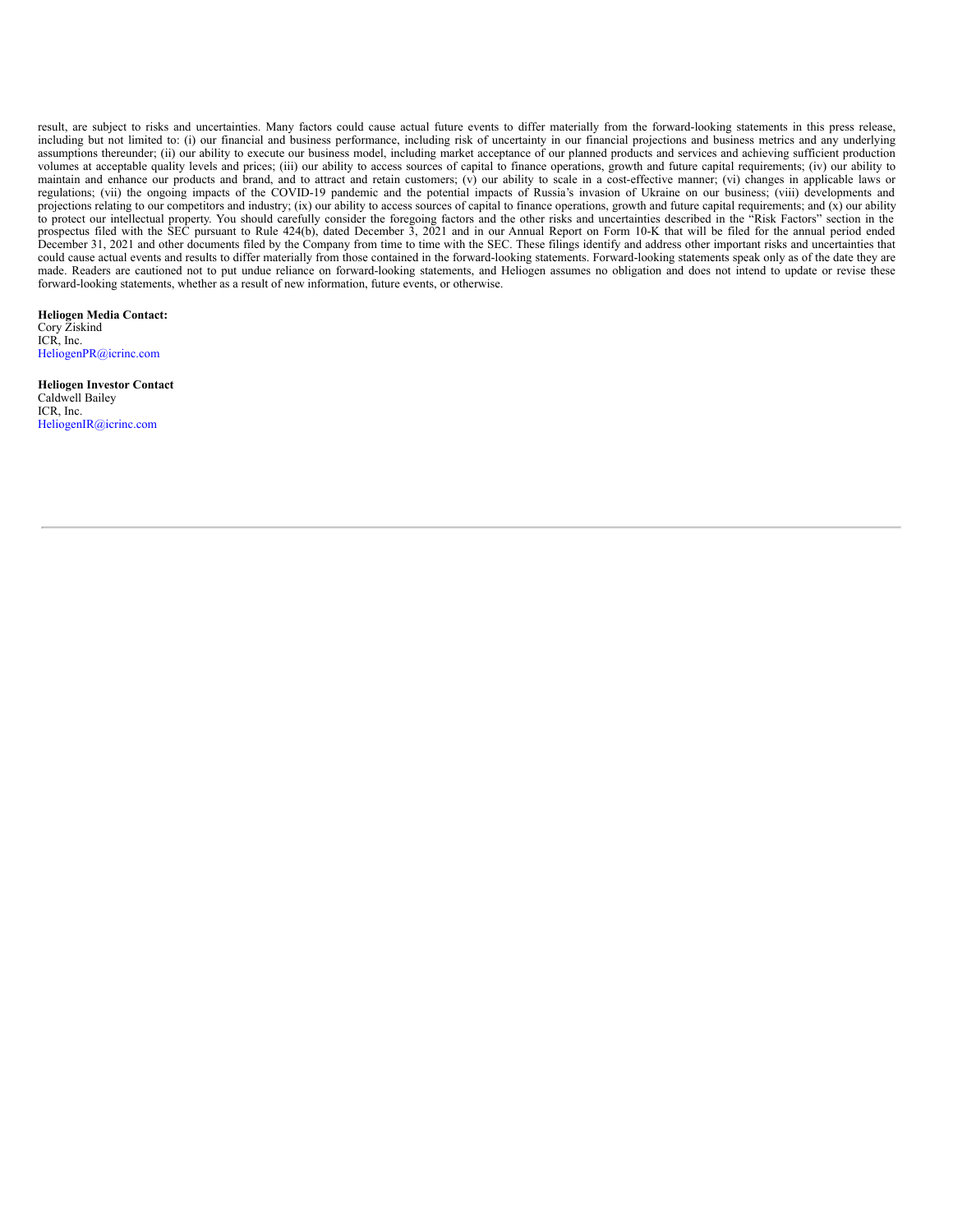#### **Heliogen, Inc. (\$ in thousands, except share data) Condensed Consolidated Balance Sheets** *(unaudited)*

|                                                                                    | December 31, |            |      |           |
|------------------------------------------------------------------------------------|--------------|------------|------|-----------|
|                                                                                    |              | 2021       |      | 2020      |
| <b>ASSETS</b>                                                                      |              |            |      |           |
| Cash and cash equivalents                                                          | S            | 190,081    | - \$ | 18,334    |
| Investments, available-for-sale                                                    |              | 32,332     |      |           |
| Other current assets                                                               |              | 4,770      |      | 241       |
| Total current assets                                                               |              | 227,183    |      | 18,575    |
| Non-current assets                                                                 |              | 30,265     |      | 1,187     |
| <b>Total assets</b>                                                                |              | 257,448    | - \$ | 19,762    |
| LIABILITIES, CONVERTIBLE PREFERRED STOCK AND SHAREHOLDERS' EQUITY (DEFICIT)        |              |            |      |           |
| Trade payables                                                                     | S            | $4,645$ \$ |      | 307       |
| Contract liabilities                                                               |              | 513        |      |           |
| Contract loss provisions                                                           |              | 5,180      |      |           |
| Other current liabilities                                                          |              | 6,974      |      | 849       |
| Total current liabilities                                                          |              | 17,312     |      | 1,156     |
| Long-term liabilities                                                              |              | 30,861     |      | 536       |
| <b>Total liabilities</b>                                                           |              | 48,173     |      | 1,692     |
| Convertible preferred stock                                                        |              |            |      | 45,932    |
| Shareholders' equity (deficit)                                                     |              | 209,275    |      | (27, 862) |
| Total liabilities, convertible preferred stock, and shareholders' equity (deficit) |              | 257,448    | -S   | 19,762    |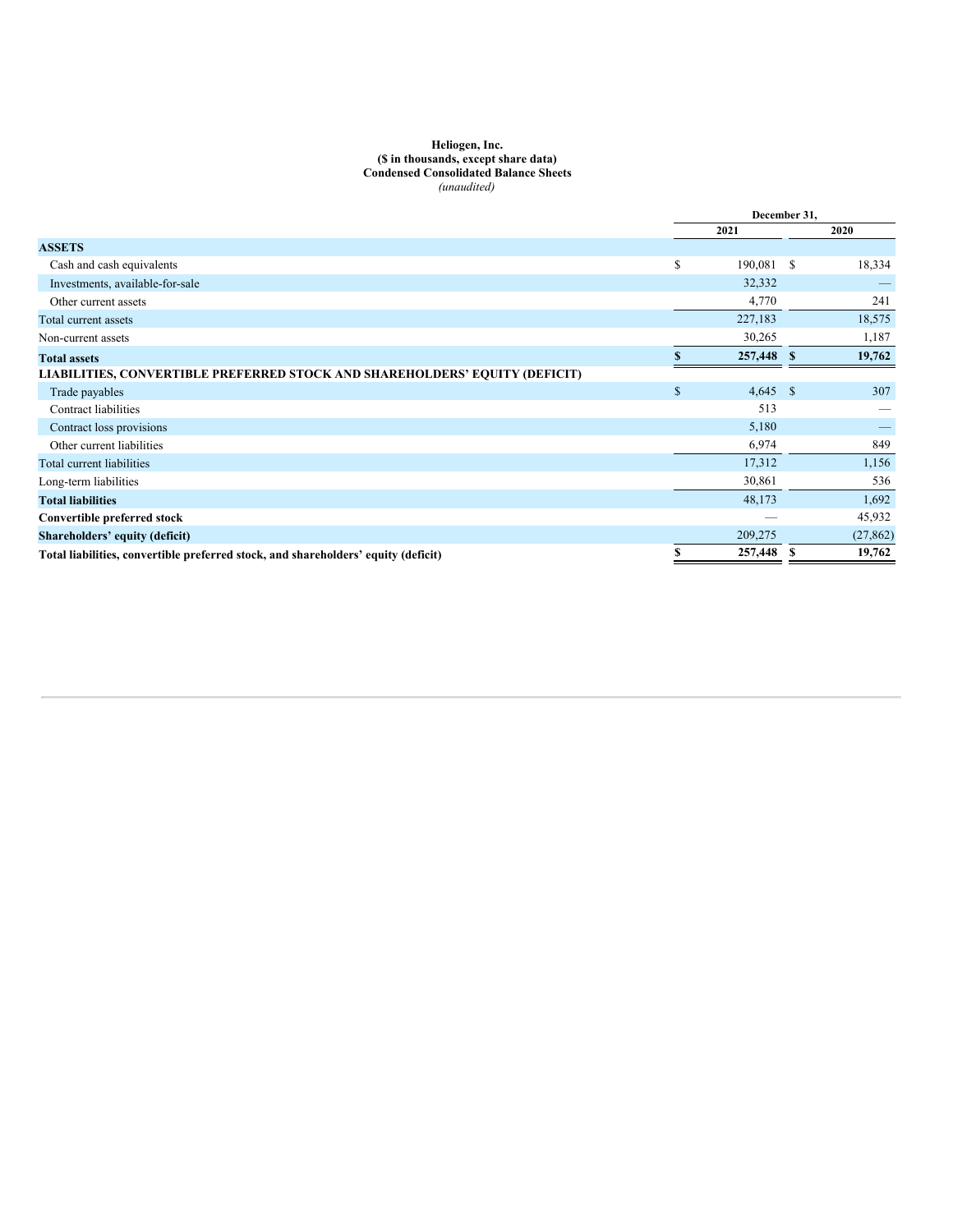## **Heliogen, Inc. Condensed Consolidated Statements of Operations and Comprehensive Loss (\$ in thousands, except per share and share data)** *(unaudited)*

|                                                         |                              | Years ended December 31, |           |
|---------------------------------------------------------|------------------------------|--------------------------|-----------|
|                                                         | 2021                         |                          | 2020      |
| Revenue                                                 | $\mathbb{S}$                 | 8,804 \$                 | 200       |
| Cost of revenue                                         | 13,688                       |                          | 417       |
| <b>Gross loss</b>                                       | (4,884)                      |                          | (217)     |
| <b>Operating expenses:</b>                              |                              |                          |           |
| Selling, general, and administrative                    | 30,386                       |                          | 3,713     |
| Research and development                                | 13,478                       |                          | 3,583     |
| Total operating expenses                                | 43,864                       |                          | 7,296     |
| <b>Operating loss</b>                                   | (48, 748)                    |                          | (7,513)   |
| Interest income (expense)                               | 634                          |                          | (3)       |
| SAFE instruments remeasurement                          | (86,907)                     |                          |           |
| Warrant remeasurement                                   | (6,651)                      |                          | (7)       |
| Other (expense) income, net                             | (517)                        |                          | 86        |
| <b>Net loss before taxes</b>                            | (142, 189)                   |                          | (7, 437)  |
| Provision for income taxes                              |                              | (2)                      |           |
| <b>Net loss</b>                                         | (142, 191)                   |                          | (7, 437)  |
| Other comprehensive income (loss), net of taxes         |                              |                          |           |
| Unrealized losses on available-for-sale securities      | (17)                         |                          |           |
| Cumulative translation adjustment                       | 13                           |                          |           |
| <b>Total comprehensive loss</b>                         | $(142, 195)$ \$<br>\$        |                          | (7, 437)  |
| Loss per share - Basic and Diluted                      | $\mathbb{S}$<br>$(11.88)$ \$ |                          | (0.93)    |
|                                                         |                              |                          |           |
| Weighted average number of shares outstanding – Diluted | 11,970,550                   |                          | 7,978,512 |